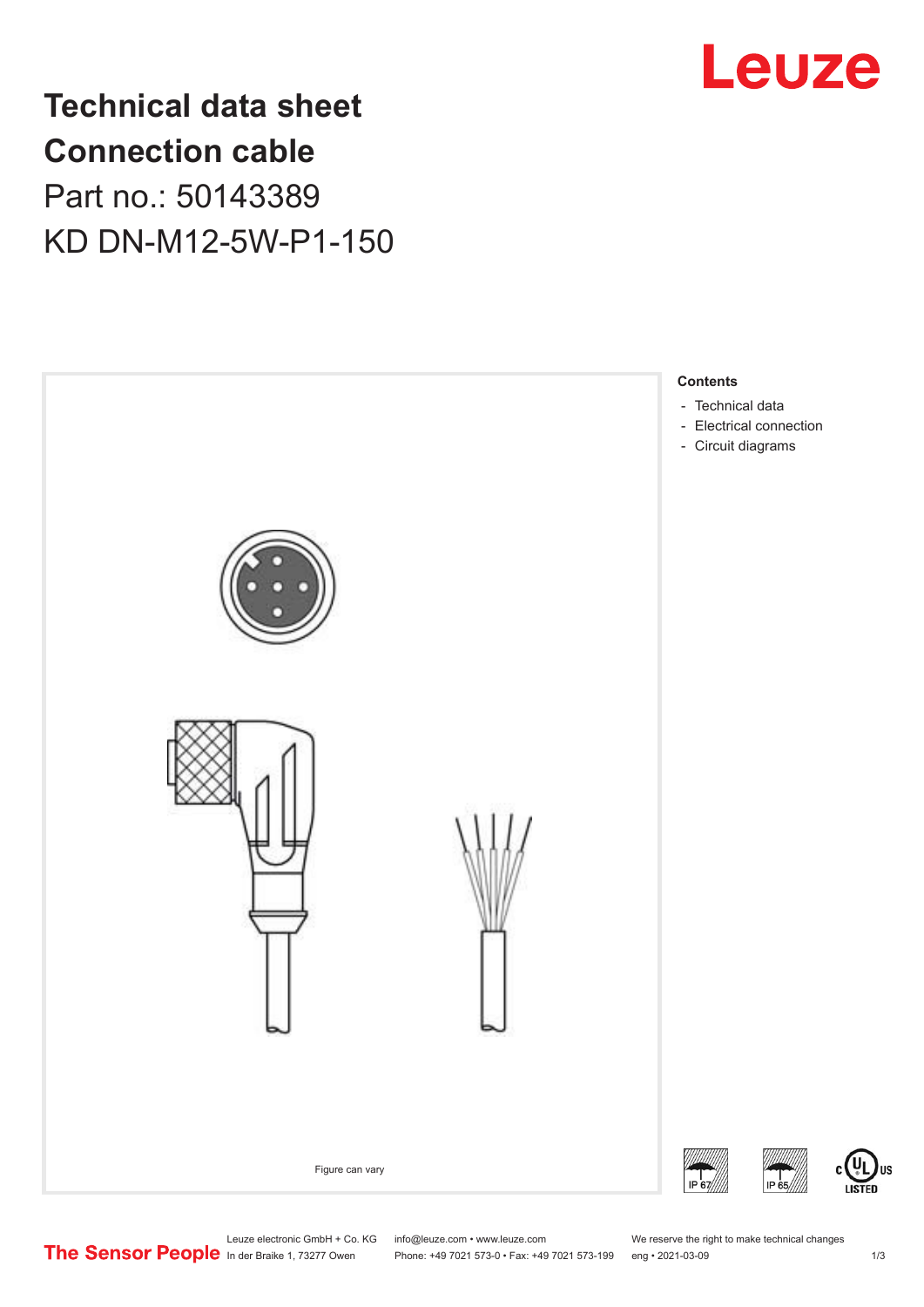## <span id="page-1-0"></span>**Technical data**

#### **Electrical data**

**Performance data**

**Operating voltage** Max. 60 V AC/DC

#### **Connection**

| <b>Connection 1</b>               |                                                                                                                                                                                                                                |
|-----------------------------------|--------------------------------------------------------------------------------------------------------------------------------------------------------------------------------------------------------------------------------|
| <b>Type of connection</b>         | Connector                                                                                                                                                                                                                      |
| <b>Thread size</b>                | M <sub>12</sub>                                                                                                                                                                                                                |
| <b>Type</b>                       | Female                                                                                                                                                                                                                         |
| Handle body material              | <b>PUR</b>                                                                                                                                                                                                                     |
| No. of pins                       | 5-pin                                                                                                                                                                                                                          |
| Encoding                          | A-coded                                                                                                                                                                                                                        |
| Version                           | Angled                                                                                                                                                                                                                         |
|                                   |                                                                                                                                                                                                                                |
| <b>Connection 2</b>               |                                                                                                                                                                                                                                |
| <b>Type of connection</b>         | Open end                                                                                                                                                                                                                       |
| Lock                              | Screw fitting, nickel-plated brass, recom-<br>mended torque 0.6 Nm, self-locking                                                                                                                                               |
| <b>Cable properties</b>           |                                                                                                                                                                                                                                |
| <b>Number of conductors</b>       | 5 Piece(s)                                                                                                                                                                                                                     |
| Wire cross section                | $0.34 \, \text{mm}^2$                                                                                                                                                                                                          |
| <b>AWG</b>                        | 22                                                                                                                                                                                                                             |
| Sheathing color                   | Violet                                                                                                                                                                                                                         |
| <b>Shielded</b>                   | Yes                                                                                                                                                                                                                            |
| Silicone-free                     | Yes                                                                                                                                                                                                                            |
| Cable design                      | Connection cable (open on one end)                                                                                                                                                                                             |
| Cable diameter (external)         | 5.6 mm                                                                                                                                                                                                                         |
| Cable length                      | 15,000 mm                                                                                                                                                                                                                      |
| <b>Sheathing material</b>         | <b>PUR</b>                                                                                                                                                                                                                     |
| Wire insulation                   | PF                                                                                                                                                                                                                             |
| <b>Traverse rate</b>              | Max. 3.3 m/s with horiz. traverse path of<br>5m and and max, acceleration of 5m/s <sup>2</sup>                                                                                                                                 |
| Suitability for drag chains       | Yes                                                                                                                                                                                                                            |
| Properties of the outer sheathing | Free of CFC, cadmium, silicone, halogen<br>and lead, matt, low-adhesion, abrasion-<br>resistant, easily machine-processable                                                                                                    |
| Resistance of the outer sheathing | Hydrolysis and microbe resistant, good<br>oil, gasoline and chemical resistance in<br>accordance with VDE 0472 part 803 test<br>B, flame retardant in accordance with UL<br>1581 VW1 / CSA FT1 / IEC 60332-1,<br>IEC 60332-2-2 |
| <b>Torsion suitability</b>        | $\pm 30^\circ$ / m (max. 2 mio. cycles with 35<br>cycles / min)                                                                                                                                                                |

#### **Mechanical data**

| <b>Width across flats</b>                                       | 13 mm                    |
|-----------------------------------------------------------------|--------------------------|
| <b>Bending cycles</b>                                           | 5,000,000 Piece(s)       |
| Bending radius, flexible laying, min.                           | Min. 10 x cable diameter |
| Bending radius, stationary laying, min. Min. 5 x cable diameter |                          |
|                                                                 |                          |
| <b>Environmental data</b>                                       |                          |
| Ambient temperature, operation,<br>flexible use                 | $-30$ 70 °C              |
| Ambient temperature, operation,<br>stationary use               | $-4080 °C$               |
| <b>Certifications</b>                                           |                          |
| Degree of protection                                            | IP 65                    |
|                                                                 | IP 67                    |
| <b>Certifications</b>                                           | c UL US                  |
|                                                                 |                          |
| <b>Classification</b>                                           |                          |
| <b>Customs tariff number</b>                                    | 85444290                 |
| eCl@ss 5.1.4                                                    | 27279201                 |
| eCl@ss 8.0                                                      | 27279218                 |
| eCl@ss 9.0                                                      | 27060311                 |
| eCl@ss 10.0                                                     | 27060311                 |
| eCl@ss 11.0                                                     | 27060311                 |
| <b>ETIM 5.0</b>                                                 | EC001855                 |
| <b>ETIM 6.0</b>                                                 | EC001855                 |
| <b>ETIM 7.0</b>                                                 | EC001855                 |

**Leuze** 

## **Electrical connection Connection 1**

| <b>UUILIUUILI</b>    |                 |
|----------------------|-----------------|
| Type of connection   | Connector       |
| <b>Thread size</b>   | M <sub>12</sub> |
| <b>Type</b>          | Female          |
| Handle body material | <b>PUR</b>      |
| No. of pins          | 5-pin           |
| Encoding             | A-coded         |
| Version              | Angled          |